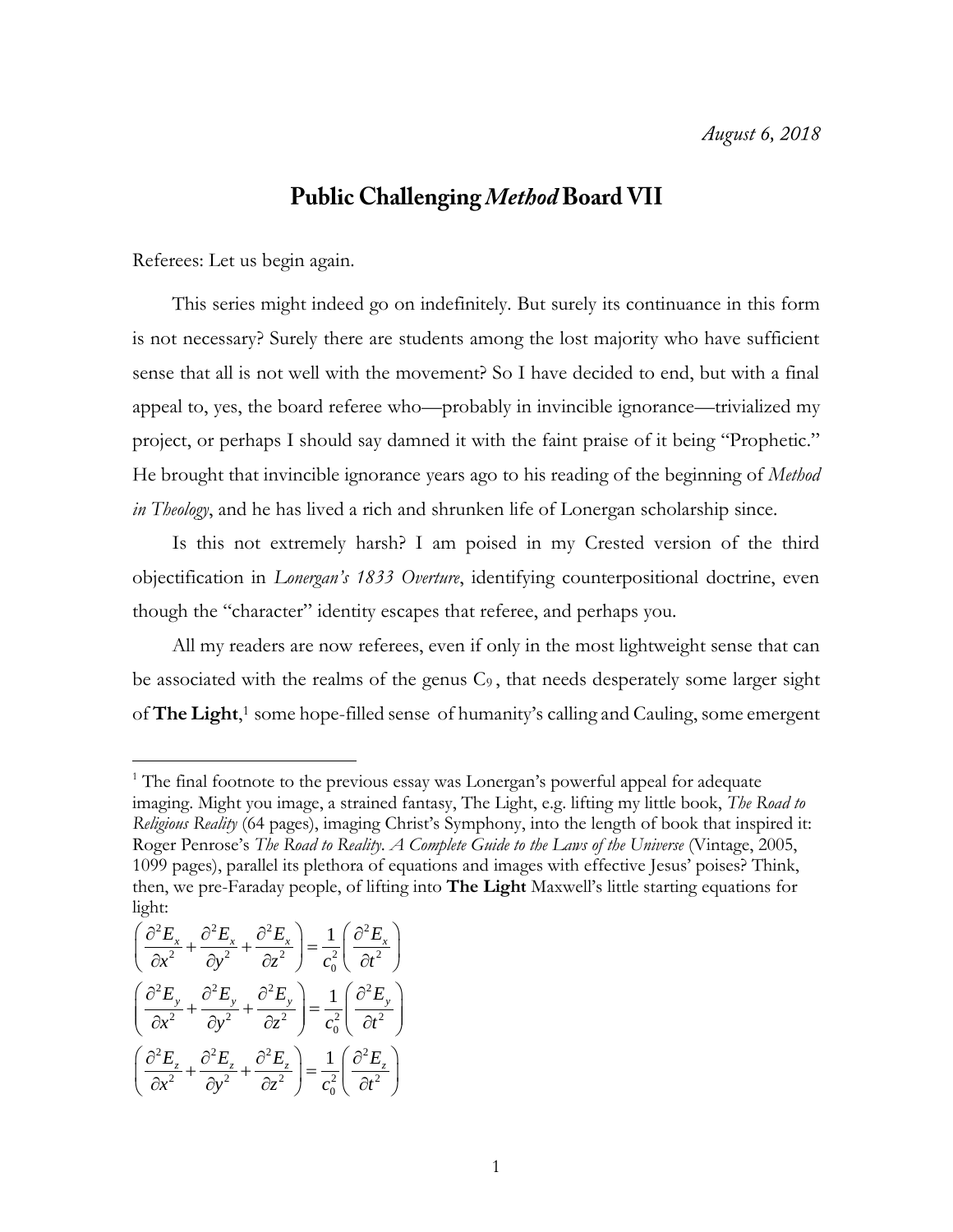ethos of a "yes I said yes I will Yes"<sup>2</sup> to my fundamental question: "Do you view humanity as possibly maturing—in some serious way—or just messing along between good and evil, whatever you think they are?" Do I have to remind you that "The Cargo Pants"?<sup>3</sup> Are you part of an uncaring crew?

But let's get to this final exercise from the third section of the rejected article, "Certain Problems of Beginning." It is, of course, from the beginning of *Method in Theology*: the first three paragraphs of the first chapter, and yes, I still remember Lonergan pacing his room pondering over his problems of beginning. So, here we are in our seventh haven of publically challenging the *Method: Journal of Lonergan Studies* Board and in particular that anonymous referee who would seem to be a member of the board. We ask now, what did he make of those three paragraphs as they occurred on page 13 of the article? We ask, too, what are we making of them now, and how different is that making from our first reading. Here we are:

Thought on method is apt to run in some one of three channels. In the first, method will be conceived more as an art than as a science. It is to be learnt not from books or lectures but in the laboratory or in the seminar. What counts is the example of the master, the effort to do likewise, his comments on one's performance. Such, I think, must be the origin of all thought on method for such thought has to be reflection on previous achievement. Such, also, will always remain the one way in which the refinements and subtleties proper to specialized areas will be communicated.

 There are, however, bolder spirits. They select the conspicuously successful science of their time. They study its procedures. They formulate precepts. Finally, they propose an analogy of science. Science properly so called is the successful science they have analyzed. Other subjects are scientific in the measure that they conform to its procedures and, in the measure they do not, they are something less than scientific. So Sir David Ross remarked of Aristotle: "Throughout the whole of his works we find him taking the view that all other sciences than the mathematical have the name of science only by courtesy, since they are occupied with matters in which contingency plays a part."<sup>4</sup> So too today the English word, science, means natural science. One descends a rung or more in the ladder when one speaks of behavioral or human sciences. Theologians

<sup>2</sup> The concluding words of James Joyce's *Ulysses*, spoken by Molly Bloom.

<sup>&</sup>lt;sup>3</sup> See *[Vignette](http://www.philipmcshane.org/wp-content/themes/philip/online_publications/series/vignettes/Vignette%2019.pdf)* 19, "The Cargo Pants."

<sup>4</sup> W.D. Ross, *Aristotle's Prior and Posterior Analytics*, Oxford, 1949, p. 14. Cf. pp. 51 ff. [Lonergan's note]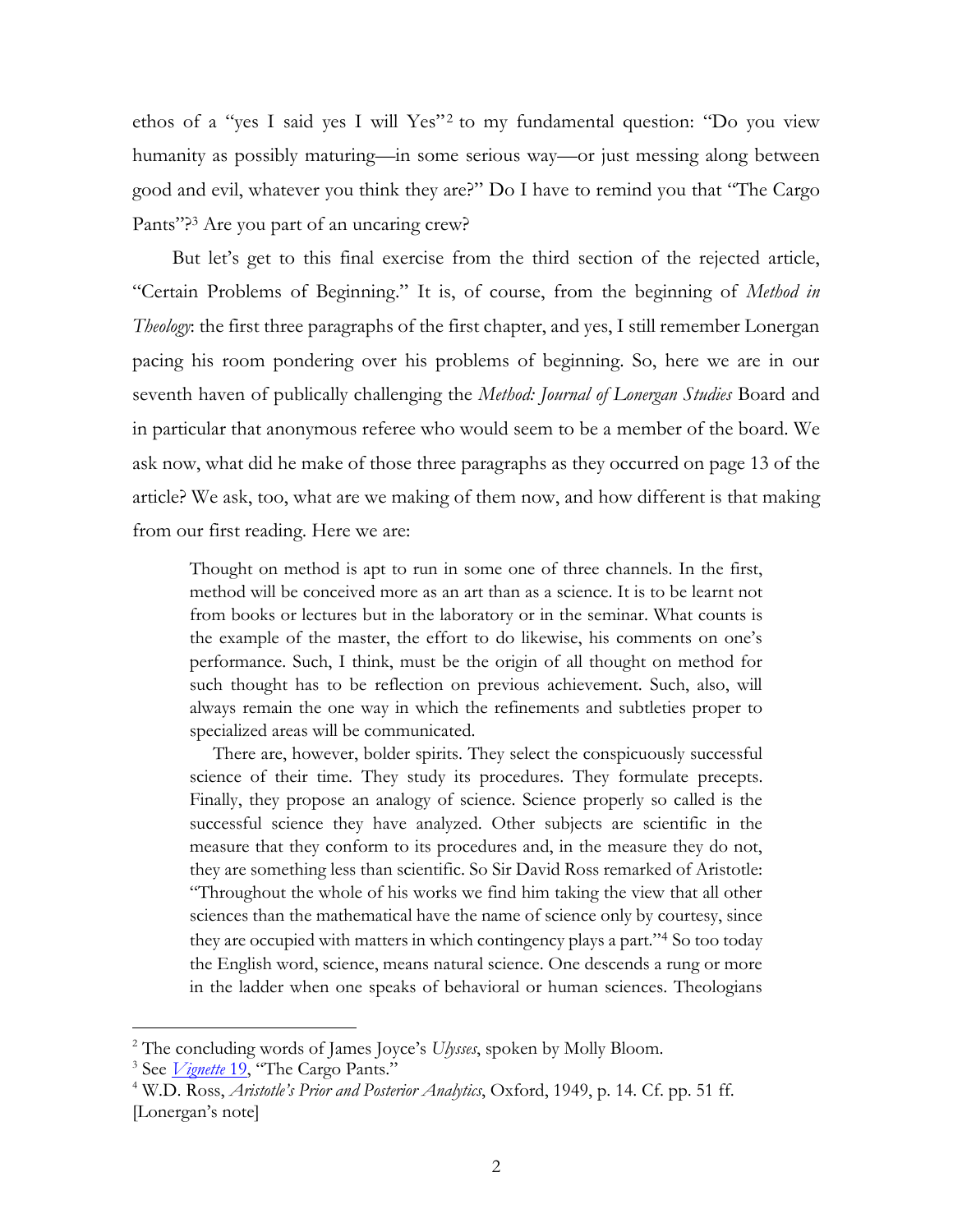finally often have to be content if their subject is included in a list not of sciences but of academic disciplines.

 Clearly enough, these approaches to the problem of method do little to advance the less successful subjects. For in the less successful subject, precisely because it is less successful, there is a lack of masters to be followed and of models to be imitated. Not will recourse to the analogy of science be of any use, for that analogy, so far from extending a helping hand to the less successful, is content to assign them a lower rank in the pecking order. Some third way, then, must be found and, even though it is difficult and laborious, that price must be paid if the less successful subject is not to remain a mediocrity or slip into decadence and desuetude.<sup>5</sup>

I have been musing over these paragraphs for decades, musings that have moved in an accelerating genetic pattern, so that I leave my view and myself of, say, last month behind. Have you mused on that odd character of normative adult growth? It is to be a thing of the distant future, but at present there is the gloomy facticity of the view proposed by Maslow: less than 1% of adults grow.

But think of Lonergan growing towards those three paragraphs, putting aside his dilemma of how to weave *Insight* into the chapter, into the book. Indeed, there is a sense in which the problem did not affect the emergence of those first three paragraphs. The Graceful optimist in him knew how he would swing into the third paragraph. There you have it seeding splendidly in his writings of the mid-1930s so that he can write thus to the reader, perhaps with a twinkle in his eye: he had found the bones of the needed third way ... difficult and laborious. From the fourth paragraph on, he is into his dilemma: How might he get the reader to find it, and bring that finding to be "a resolute and effective intervention in this historical process"? <sup>6</sup> I watched his moves carefully as I worked my way through the publisher's galleys in December 1971, producing a rather shabby index. There were many hints of the need of an explanatory lift to reading efforts that were trapped in description, but for me the big thrill was getting to what in that edition was pages 286–7, where he listed abundantly the text *Insight* and then went on to what surely was typed with some glee.

<sup>5</sup> *Method in Theology*, 3–4.

<sup>6</sup> *Phenomenology and Logic*, *CWL* 18, 306.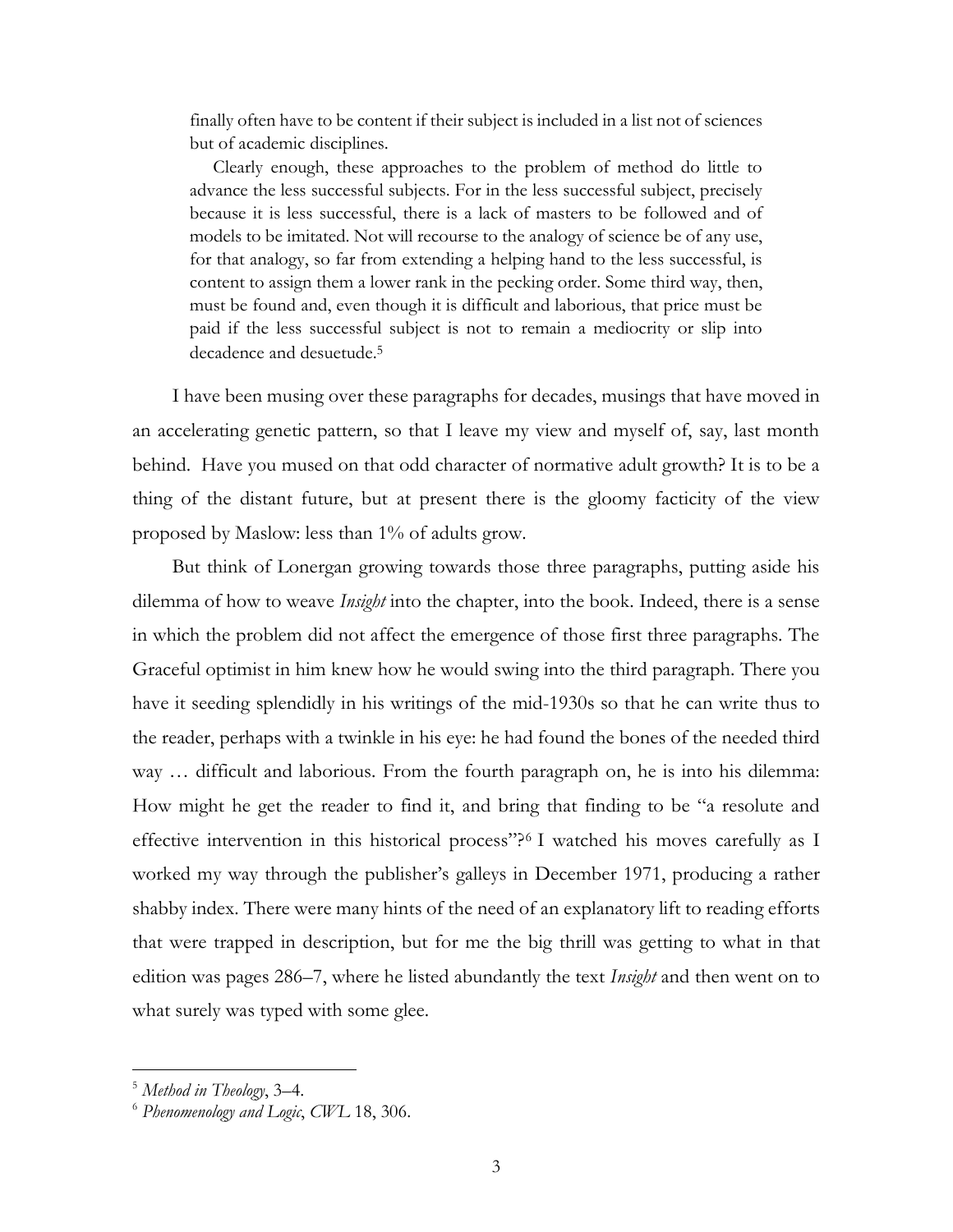Such differentiation vastly enriches the initial next of terms and relations. From such a broadened basis one can go on to a developed account of the human good, values, beliefs, to the carriers, elements, functions, realms, and stages of meaning, to the question of God, of religious experience, its expression, its dialectic development.

Perhaps I am leading you to read the paragraph freshly, with astonishment and humility? He clearly is running you through the table of contents of the first four chapters and pointing to what he didn't do but what could be done: by whom? "One can go on," indeed!!

But I wish to distract no further from the challenge to read his second paragraph of *Method in Theology*, reproduced above. Here we have the key to a jump-start, if we ask ourselves seriously—at best with the seriousness of *Lonergan's 1833 Overture*—where do I, do we, stand in relation to this paragraph? The bolder spirit, the bourgeois Aristotle, reduced humanity's science to a neat three-pack that moved into modernity under some such a name as *theory verified in instances*. Lesser areas of inquiry stumble about in foggy imitation. But the real deal is an 8-pack that he points to vaguely in the third paragraph, that he is obviously less vague about in the fifth chapter of *Method in Theology*, first published in 1969.

Our problem is an effective ontic, communal, and phyletic self-identification of where we are at now as readers of the challenging, heavily descriptive, and doctrinal book, *Method in Theology*. The question for all of us is, where are we in the period that is being described so compactly in that paragraph? Yes, there are two times of the temporal subject, talked of by Lonergan in the late 1950s.<sup>7</sup> What lies between them is not only the incarnation of Jesus, but also the twist of the nature of human science and care given to the transition by Aristotle and the millennia since.<sup>8</sup> There is a vaguely-described second

<sup>7</sup> In 1957 there was the early version of *CWL* 12, published in the Gregorian University sufficiently named here as *Conceptio Analogica Divinarum Personarum*. The text referred to is in *The Triune God: Systematics*, *CWL* 12, 403–413.

<sup>&</sup>lt;sup>8</sup> This is a large topic involving the critique of Jasper's suggestion regarding an axial period in history between 600–200 B.C. Toynbee remarked on the oddity of leaving out Jesus; Voegelin saw little difference between the king listings of Babylon (2000 B.C.) and the westword ho of Hegel. (On this see McShane, "Middle Kingdom : Middle Man (T'ien hsia : i jen)," *Searching for Cultural Foundations*, edited by P. McShane, University Press of America, 1984, pp. 9–11.